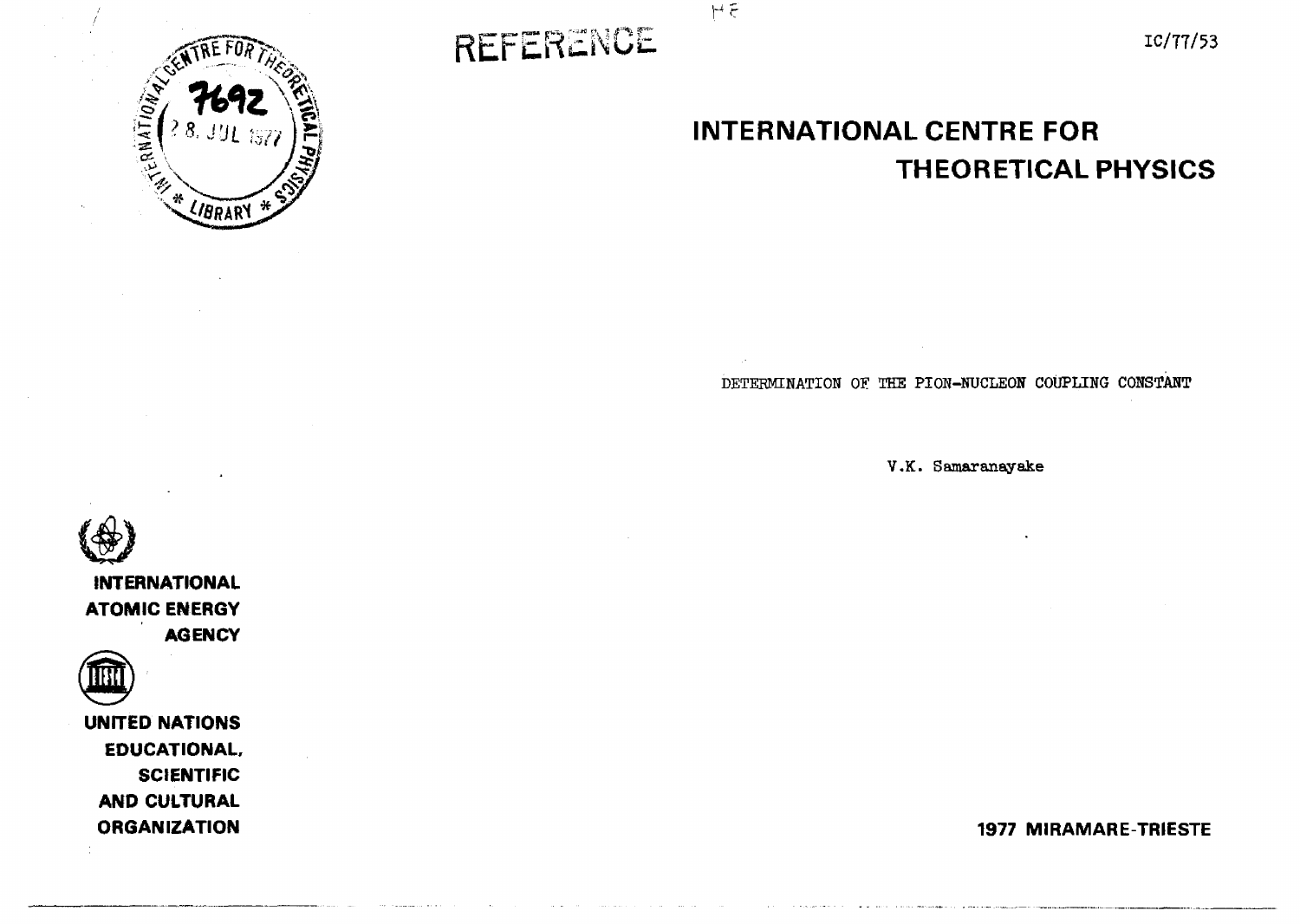**THE STATE OF THE STATE OF THE STATE OF THE STATE OF THE STATE OF THE STATE OF THE STATE OF THE STATE OF THE STATE OF THE STATE OF THE STATE OF THE STATE OF THE STATE OF THE STATE OF THE STATE OF THE STATE OF THE STATE OF** 

<u>ण राजकात</u>

 $\alpha$ 

 $\mathbf{r}_{\rm eff}$ 

> $\frac{12}{3}$  $\mathbf{r}$

> $\frac{12}{3}$

 $\ddot{\hat{\mathbf{r}}}$  $\mathbf{r}$  .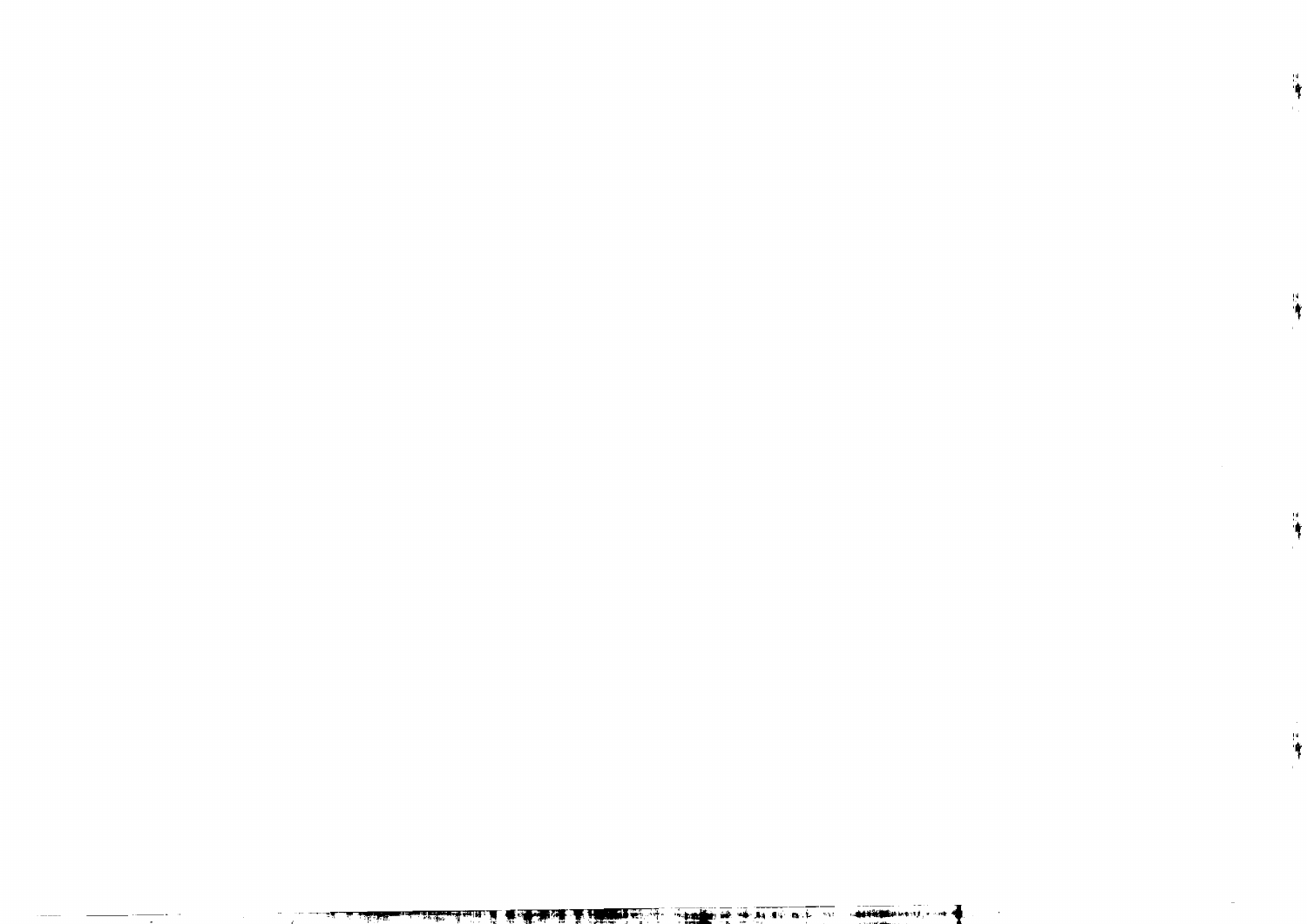## IC/TT/53

International Atomic Energy Agency and United Nations Educational Scientific and Cultural Organization

INTERNATIONAL CENTRE FOE THEORETICAL PHYSICS

DETERMINATION OF THE PIOH-HUCLEON COUPLING CONSTANT *\**

V.K. Samaranavake \*\* International Centre for Theoretical Physics, Trieste, Italy.

#### ABSTRACT

Forward dispersion relations are used to determine the pion-micleon coupling constant and S-vave scattering lengths using a least squares fit with additional parameters introduced to take account of the uncertainties in the calculation of dispersion integrals. The values obtained are:  $f^2 = (78.0 \pm 2.1) \cdot 10^{-3}$ ,  $a_1 - a_3 = (272.4 \pm 12.3) \cdot 10^{-3}$ ,  $a_1 + 2a_3 = (15.1 \pm 12.3) \cdot 10^{-3}$  $10.4$ )  $\cdot 10^{-3}$ .

> MIHAMARE - TRIESTE June 1977

To be submitted for publication.

On leave of absence from University of Sri Lanka, Colombo Campus, P.O. Box 1490, Colombo, Sri Lanka

## INTRODUCTION

Several authors have published values for the pion-nucleon coupling constant during the past few years but there is still much disagreement among the results obtained using different methods and data, as can be seen from Table I. The calculation of Samaranayake and Woolcock (1972) was performed before the experimental data of Carter  $et$  al. (1973) were available but the total cross-section data of the same group (Carter et al. 1971) were used. Eugg et al. (1973) have used their own data (Carter et al. 1973) In calculating  $f^2$  by taking a weighted average of values obtained from fixed t dispersion relations at different values of  $t$ , using the  $B^+$  amplitude. They also mention that the use of forward dispersion relations for the D amplitude resulted in a shallow minimum near  $r^2 = 0.08$ . Hence they have used the D amplitude only to calculate the S-wave scattering lengths inserting the value of  $f^2$  obtained from the  $B^+$  amplitude. Woolcock (1974) has shown that the above calculation ahould he corrected to give a smaller value. Ayed and Bareyre (1973) use a Saclay phase-shift analysis to obtain a still smaller value for  $r^2$ . Hite et al. (1975) use an interior dispersion relation for the  $B^+$  amplitude to calculate  $f^2$ . They use two sets of data: the CERN phase shifts (Almehed 1972) and a modified version of the phase shifts of Carter et al. (1973). They find that the  $B^-$  amplitude does not yield satisfactory results. In their calculation, the integrals in the unphysical region are not calculated but are assumed to be a smooth function and are approximated by a Taylor series expansion which is incorporated into the fits. They fit the data with equal weights, but a weighted average of the resulting values of  $r^2$  is quoted as the final result.

| $^{2}$                        | Method of calculation                  | Reference                    |
|-------------------------------|----------------------------------------|------------------------------|
| $0.0810 \pm 0.0030$<br>0.0040 | Recommended value                      | Ebel 1971                    |
| $0.0763 + 0.0020$             | FDR for $p^{\pm}$                      | Samaranayake & Woolcock 1972 |
| $0.0742 \pm 0.0013$           | FDR for $B^+$                          | Ayed 1973                    |
| $0.0790 \pm 0.0010$           | Fixed t DR for R <sup>*</sup>          | Bugg et al. 1973             |
| $0.0784 \pm 0.0010$           | Correction to above                    | Woolcock 1974                |
| $0.0795 \pm 0.0010$           | Interior DR with modified              | Hite et al. 1975             |
| $0.0815 \pm 0.0015$           | CBC data<br>Interior DR with CERN data | Hite et al. 1975             |

Table I Recent calculations of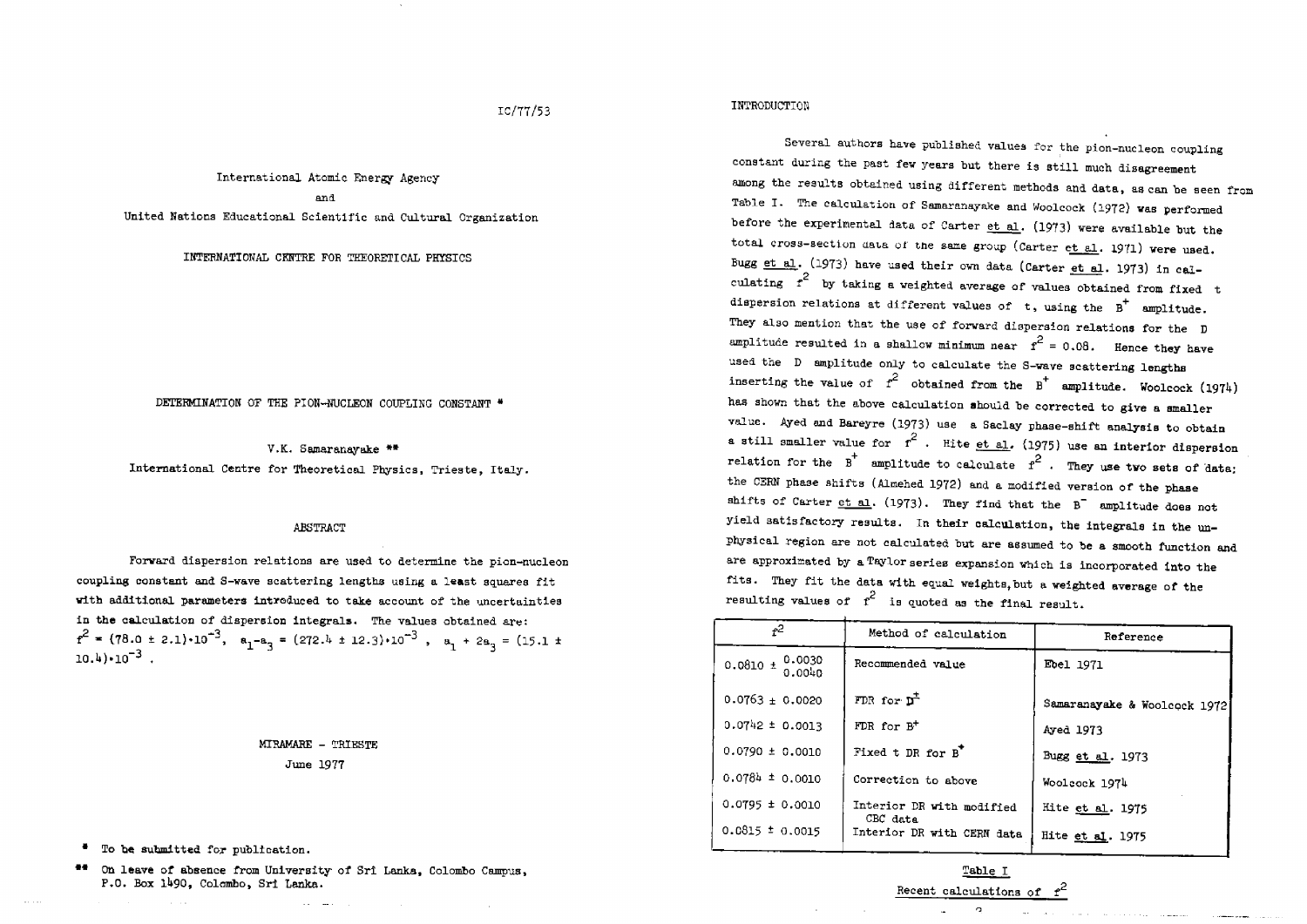In the present determination of  $f^2$  we use forward dispersion relations fitted with two additional parameters to account for discrepancies in the dispersion integrals in the low-energy and unphysical regions. The resulting values of  $r^2$  and other parameters are then used to calculate the S-wave scattering lengths.

## METHOD MD DATA

The dispersion relations for  $D^{\pm}(\omega)$  defined in Samaranayake and Woolcock (1972) are **used** in this calculation. Throughout the paper the notation used is again that of Samaranayake and Woolcock  $(1972)$ . The dispersion relations

$$
D^{(+)}(\omega) = C + 2f^{2}\omega_{n} (\omega^{2} - \omega_{n}^{2})^{-1} + I^{(+)}(\omega) ,
$$
  

$$
D^{(-)}(\omega) = 2f^{2}\omega (\omega^{2} - \omega_{n}^{2})^{-1} + I^{(-)}(\omega) ,
$$

where

$$
I^{(+)}(\omega) = \frac{\omega^2}{\pi M} \int_{\omega}^{\mu} \frac{d\omega' \Psi(\omega') \Delta_{\omega}^{CM}(\omega')}{\omega'(\omega')^2 - \omega^2} + \frac{\omega^2}{2\pi^2} P_{\mu} \int_{\omega}^{\infty} \frac{d\omega'(\omega')^2 - \mu^2}{\omega'(\omega')^2 - \omega^2} ,
$$
  

$$
I^{(-)}(\omega) = \frac{\omega}{\pi M} \int_{\omega}^{\mu} \frac{d\omega' W(\omega') \Delta_{\omega}^{CM}(\omega')}{\omega'^2 - \omega^2} + \frac{\omega}{2\pi^2} P_{\mu} \int_{\omega}^{\infty} \frac{d\omega'(\omega')^2 - \mu^2}{\omega'(\omega')^2 - \omega^2} + \frac{\omega}{2\pi^2} P_{\mu} \int_{\omega}^{\infty} \frac{d\omega'(\omega')^2 - \mu^2}{\omega'(\omega')^2 - \omega^2} + \frac{\omega}{2\pi^2} P_{\mu} \int_{\omega}^{\infty} \frac{d\omega'(\omega')^2 - \mu^2}{\omega'(\omega')^2 - \omega^2} + \frac{\omega}{2\pi^2} P_{\mu} \int_{\omega}^{\infty} \frac{d\omega'(\omega')^2 - \mu^2}{\omega'(\omega')^2 - \omega^2} + \frac{\omega}{2\pi^2} P_{\mu} \int_{\omega}^{\infty} \frac{d\omega'(\omega')^2 - \mu^2}{\omega'(\omega')^2 - \omega^2} + \frac{\omega}{2\pi^2} P_{\mu} \int_{\omega}^{\infty} \frac{d\omega'(\omega')^2 - \mu^2}{\omega'(\omega')^2 - \omega^2} + \frac{\omega}{2\pi^2} P_{\mu} \int_{\omega}^{\infty} \frac{d\omega'(\omega')^2 - \mu^2}{\omega'(\omega')^2 - \omega^2} + \frac{\omega}{2\pi^2} P_{\mu} \int_{\omega}^{\infty} \frac{d\omega'(\omega')^2 - \mu^2}{\omega'(\omega')^2 - \omega^2} + \frac{\omega}{2\pi^2} P_{\mu} \int_{\omega}^{\infty} \frac{d\omega'(\omega')^2 - \mu^2}{\omega'(\omega')^2 - \omega^2} + \frac{\omega}{2\pi^2} P_{\mu
$$

**are** rewritten in the form:

$$
\mp \omega \left[ D_{\pm}(\omega) - I_{\pm}(\omega) \right] = 2f^{2} \left[ 1 \pm \frac{\omega_{n}}{\omega \pm \omega_{n}} \right] \mp c \omega ,
$$

with

$$
I_{\pm}(\omega) = \mp \frac{\omega}{\pi M} \int_{\omega_{\mathbf{n}}}^{\mu} \frac{d\omega' \mathcal{H}(\omega') \Delta^{CM}(\omega)}{\omega'(\omega' + \omega)} + \frac{\omega}{\mu \pi^2} P_{\mu} \int_{\omega}^{\infty} \frac{d\omega'(\omega')^2 - \mu^2}{\omega'(\omega' + \omega^2)} \left[ \frac{\sigma_{\pm}(\omega')}{\omega' - \omega} - \frac{\sigma_{\pm}(\omega')}{\omega' + \omega} \right].
$$

The dispersion integrals  $\begin{pmatrix} 1 \\ 1 \end{pmatrix}$  were calculated as in Samaranayake **and** Woolcock (1972) and the contribution from the unphysical region and effects of charge exchange scattering were included. The high-energy contribution was corrected using the parametrization

$$
\sigma^{(+)} = 14.4 + 1.56
$$
  $\ln p + 29.4 p^{-0.57}$ ,  $\sigma^{(-)} = 2.62 p^{-0.43}$ 

of Hendrick et al. (1975). The changes to  $I^{\pm}(\omega)$  in the interval 10 GeV to infinity were:

$$
T^{(+)}(\mu)
$$
 changed from 0.840.10<sup>-3</sup> to 0.857.10<sup>-3</sup>  
 $T^{(-)}(\mu)$  changed from 0.540.10<sup>-2</sup> to 0.570.10<sup>-2</sup>

Although the contrihutions from the unphysical region were included as mentioned earlier, we introduce two additional parameters to account for the discrepancies in the integrals in the low—energy and unphysical regions by writing

$$
I_{\pm}(\omega) = I_{\pm}^{c}(\omega) \mp \omega \Delta^{\pm} ,
$$

where  $I_+^C$  denotes the calculated values of the integrals. The dispersion relations can now he written as:

$$
\mathfrak{F} \omega \left[ D_{\pm}(\omega) - I_{\pm}^{c}(\omega) \right] = 2r^{2} \left[ 1 \mp \frac{\omega_{\mathrm{n}}}{\omega \pm \omega_{\mathrm{n}}} \right] \mp c\omega + \omega^{2} \Delta_{\pm}
$$

and calculated values of  $D_+(\omega)$  and  $I_+(\omega)$  can be used in a least squares fit with  $f^2$ , C,  $\Delta_+$  and  $\Delta_-$  as parameters.

Fits were made using several combinations of data and the results are listed in Table II. The CEHH data points discarded in the calculation of Samaranayake and Woolcock (1972) were tried again and the 142 and 165 MeV data points were used, the others being discarded as earlier. The  $194.3$ MeV data point of the Carter (1973) phase shifts was also discarded as it contributed more than 6 to S, the weighted sum of squares of residuals. Thirteen different combinations of the four data sets  $a, b, c, d$  were used in the least squares fits first with only  $\text{ }f^{2}\text{ }$  and C as parameters and then with all four parameters.

#### RESULTS *HMD* COHCLUSIONS

can be The results obtained, as seen in Table II, are as varied as those of previous authors appearing in Table I. As we have allowed two parameters to account for the discrepancies in the dispersion integrals, our errors are larger than those of some of the previous calculations.

**... \_ . -it -**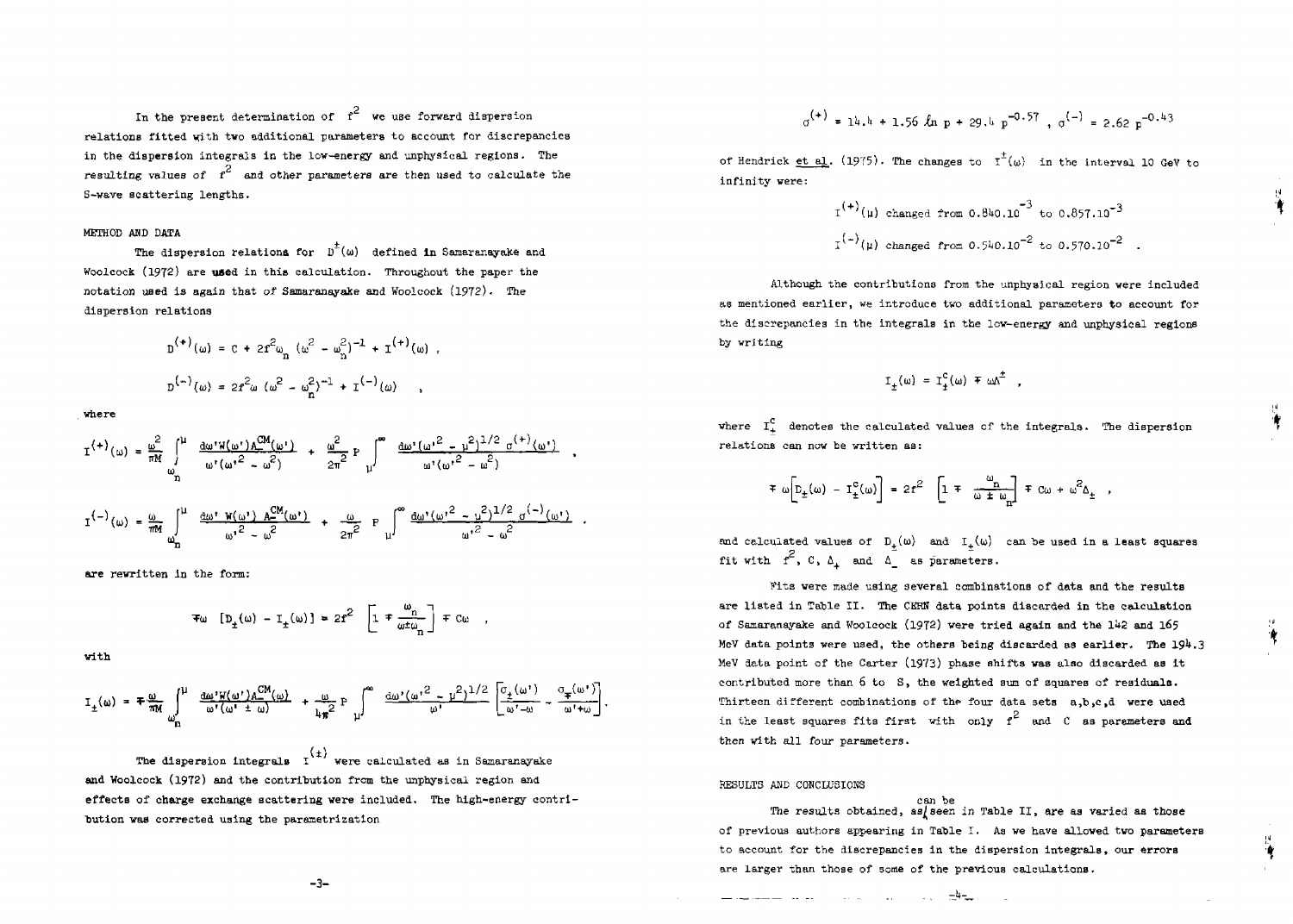## **Table II**

The four parameter fit gives a better fit than that with two parameters In all eases except data set d .which does not have a sufficiently large number of data points to give realistic results for the four parameter fit. In the two parameter fit, the GEKH and Carter data taken by themselves give values for  $r^2$  which are very different from each other and very much lower than the recommended value (Ebel et al. 1971). The inclusion of the very low energy data (data set c) considerably increases the value of  $r^2$ . The four parameter fit increases the value of  $f^2$  and here again the very low-energy data play a very noticeable role. More experimental data in the region below 100 MeV are needed if we are to improve on these results.

We are not in a position to select one data set as giving better results tban another. We feel that the present situation is test described by the combination of all four data sets (a+b+c+d) and quote the values obtained **for** this comtination as our final result:

|           | $r^2$ = (78.0 ± 2.1)-10 <sup>-3</sup> ,          |  |
|-----------|--------------------------------------------------|--|
|           | c = $(-99.7 \pm 3.5) \cdot 10^{-3}$              |  |
|           | $\Delta_{\perp} = (1.8 \pm 1.2) \cdot 10^{-3}$ , |  |
|           | $\Delta = (-4.5 \pm 1.6) \cdot 10^{-3}$ .        |  |
| $S^{\pm}$ | $= 106.2$ for 106 points.                        |  |

**The above values vere then used to evaluate the S-wave scattering lengths.** The integrals  $I^{\pm}(\mu)$  evaluated in Samaranayake and Woolcock (1972) **were corrected for the high-energy contribution to give**

$$
T^{c(+)}(\mu) = 117.0 \cdot 10^{-3}, T^{c(-)}(\mu) = -49.3 \cdot 10^{-3},
$$

and these in turn were corrected using the values of  $\Lambda_{+}$  to give

$$
I^{(+)}(\mu) = (115.7 \pm 2.0) \cdot 10^{-3} , I^{(-)}(\mu) = (-52.4 \pm 2.0) \cdot 10^{-3} .
$$

The results for  $D^{t}(u)$  and the scattering lengths are:

$$
D^{(+)}(\mu) = (0.058 \pm 0.040) \cdot 10^{-3},
$$
  
\n
$$
D^{(-)}(\mu) = (1.043 \pm 0.047) \cdot 10^{-3},
$$
  
\n
$$
A_1 - A_3 = (272.4 \pm 12.3) \cdot 10^{-3},
$$
  
\n
$$
A_1 + 2A_3 = (15.1 \pm 10.4) \cdot 10^{-3}.
$$

number of  $f^2$ C S data set data points  $-0.1022 \pm 0.0028$ 39-3  $0.0754 \pm 0.0022$ 31\* a 32.7 -0.1211 ± 0.0100  $0.0835 \pm 0.0042$ 32.3 0.0712 + 0.0091  $-0.1280 + 0.0037$ b 55 30.2 0.0802 ± 0.0011\* -0.11\*1\*1\* ± 0.0103  $0.0663 \pm 0.0047$ 7.3  $-0.1035 \pm 0.0043$ d 12 6.1 0.01\*98 ± 0.0213 -0.1501\* ± 0.0380 101.1\* 0.0761 ± 0.0021 -0.1078 ± 0.0025 a+t 89 87.6 -0.0990 ± 0.0038 0.0773 ± 0.0023  $46.2$ -0.1036 ± 0.0028 0.0769 + 0.0020 a+c 39 0.081\*2 ± 0.0038 -0.1226 + 0.0091\* 37.8 1\*7.9 0.0753 ± 0.0019  $-0.1013 \pm 0.0024$ a+d 1\*6  $143.3$ O.O807 ± 0.0038 i\*-o\_.ii5o \$ 0.0085 0.0625 ± 0.001\*5 -0.1166 ± 0.0032 55.9 67 b+d 52.0 0.0637 ± 0.0051\* -0.1062 ± 0.0062 -O.lQltQ ± 0.0053 16.5 0.0767 ± O.O0U1\* c+d 17 11.9 O.0718 ± 0.0168  $-0.1412 \pm 0.0404$ 106.7 0.07S2 ± 0.0019 -0.1089 ± 0.0021\* 9\*i a+b+c  $94.5$ 0.0779 ± 0.0021 -0.1012 ± 0.003S 55.0 0.0767 ± 0.0019  $-0.1023 \pm 0.0024$ a+c+d 51 48.5 -O.II69 ± 0.0082 0.0817 ± 0.0035  $-0.1064 \pm 0.0022$ 112.9 0.071\*7 ± 0.0020 a+b+d 101 99.3 Q.0l6h ± 0.0022 -0.0980 ± 0.0035 63.2 0.0705 ± 0.0031+ -0.1168± 0.0069 b+c+d 72 0.0742 ± 0.0041 60.7 -0.1091\* ± 0.0061\* 118.1\* 0.0759<sup>±</sup> 0.0018 -0.1070 ± 0.0022 a+b+c+d 106 106.2 0.^730 ± 0.0021 -0.0997 "± 0.0035 i

Results obtained from the Iea3t **squares fits. For each data set, the first line** of values are from the two **parameter fit (l) and the second from the four -iire^-eter** fit *1.2).* **T:.e data sets are (a) Lovelace (1968) 215-270 MeV,** (b) Lovelace (1968) 310-1935 MeV, (c) Fischer and Jenkins (1959) 5-229 MeV, (.1) Carter et il , '• *"^)* R85-291 **MeV (see text).**

and the second contract of the contract of the community of the contract with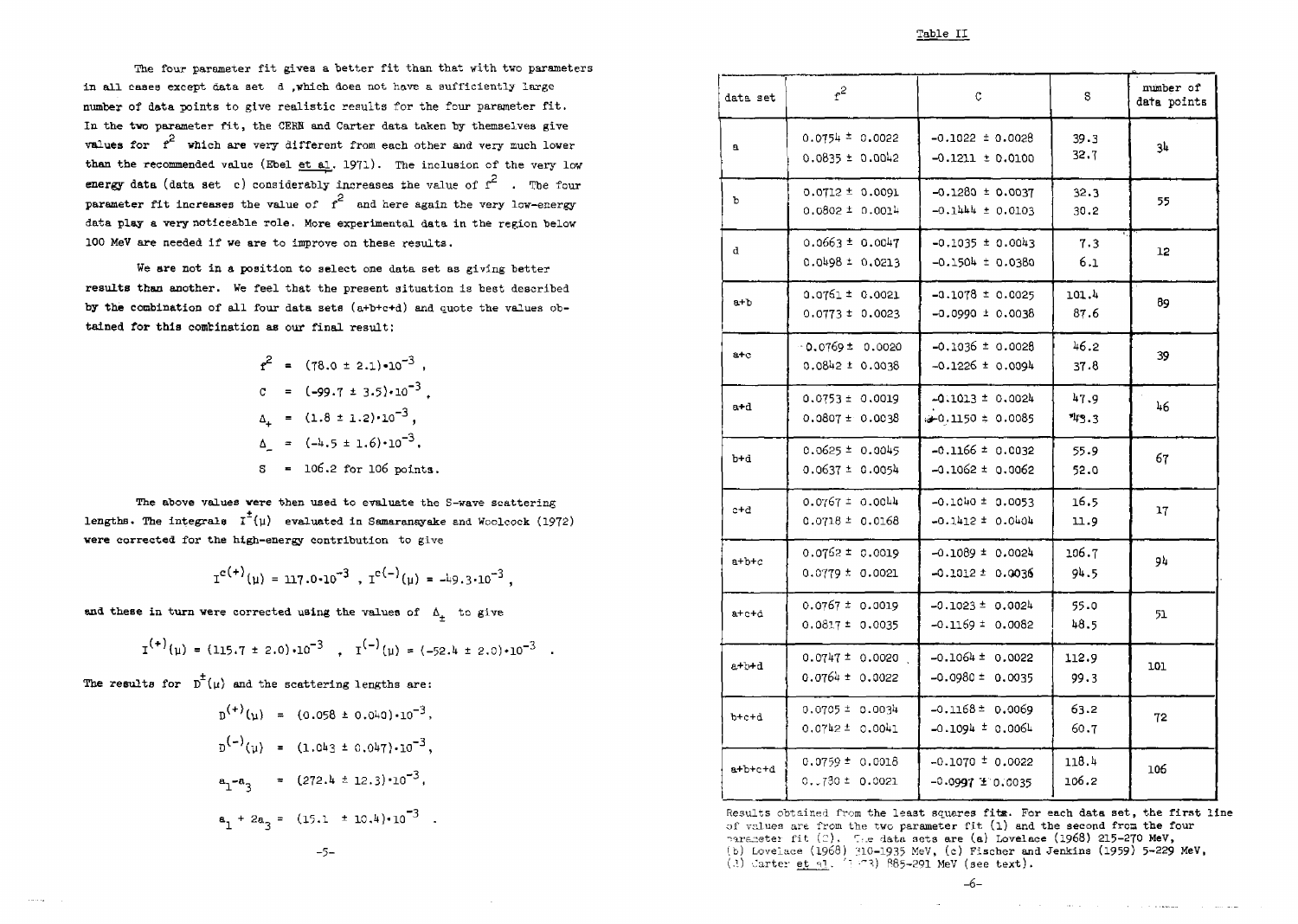The value for  $a_1-a_3$  is consistent with the previous calculations but the result for  $a_1 + 2a_2$  gives a positive value which remains positive even vithin the errorB. This contradicts most calculations performed earlier but is still within the errors quoted by Ebel (1971). This value is dependent on the parameter C and is sensitive to the data used. Uae of the two parameter fit value of C will of course reduce the value of  $a_1 + 2a_2$ . Here again we need more accurate low-energy data in order to obtain an accurate value for this parameter.

In this paper we have shown that the parameters are sensitive to the dispersion integrals and that a better fit to the data can be obtained by introducing the tvo additional parameters to account for discrepancies in the integrals. This has resulted in our obtaining a new set of parameters, which can be used until more accurate experimental data are available for a detailed study.

#### ACKNOWLEDGMENTS

The author would like to thank Professor Abdus Salam, the International Atomic Energy Agency and UNESCO for hospitality at the International Centre for Theoretical Fhyaics, Trieste. Thanks are also due to Professor L. Bertocchi for critical reading of the manuscript.

-7-

## REFERENCES

Almehed, S. and Lovelace, C., 1972, Nucl. Phys. B40, 157.

Ayed, R. and Bareyre, P., 1973, J. Phys. (Paris) Suppl. 34, C-1, 176.

Bugg, D.V., Carter, A.A. and Carter, J.R., 1973, Phys. Letters 44B, 278.

Carter, A,A., Williams, J.E., Bugg, D.V., Bussey, P.J. and Dance, D.R., 1971, Nucl. Phys. B26, 445.

Carter, J.R., Bugg, D.V. and Carter, A.A., 1973, Nucl. Phya. B58, 378.

Ebel, G. et al.,1971, Nucl . Phys. B33., 317.

Fischer, E. and Jenkins, E.W., 1959, Phys. Rev. 116, 749.

Hendrick, R.E. et al.. 1975, Phys. Bev. Dll, 536.

Hite, G.E., Jacob, R.J. and Moir, D.C., 1975, Phys. Rev. D12, 2677. in Lovelace, c , 1968,^Proceedings of the Heidelberg International Conference on Elementary Particles, Ed. E. Filthuth (North-Holland, Amsterdam), p.79. Samaranayake, V.K. and Woolcock, W.S., 1972, Nucl. Phys. B48, 225. Woolcock, W.S., 1974, Nucl. Phys. B75, 455.

-8-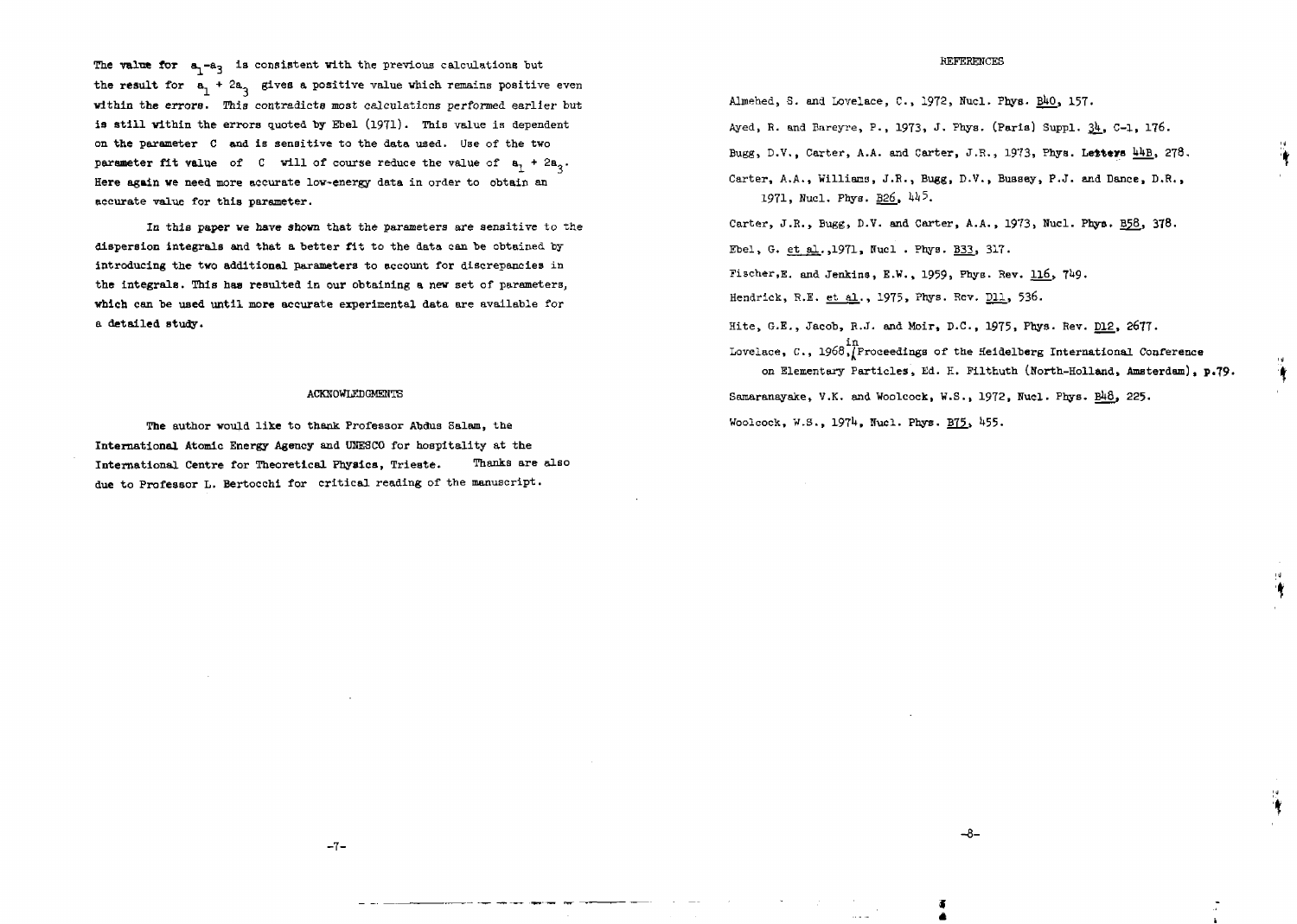### CURRENT ICTP PREPRINTS AID IffTEPNAL REPORTS

- IC/76/60 K. ARY.A and A.R. HASSAN: Exeitonic molecule in semiconductors hy two-photon absorption .
- IC/76/61\* P. CHANDRA SEKHAR and P.V. PANTULU: The reversal symmetry and transport INT.REP. properties of magnetic crystals. properties of magnetic crystals.
- IC/76/65 A. OSMAN: Repulsive core effects in (t,p) stripping reactions using a Tabakin potential.
- IC/76/66 P. CORDERO: Canonical formulation of the Bpherically-aymmetric Einstein-Yang-Mills-Higgs system for a general gauge group.
- IC/76/68<sup>11</sup> G. BASKARAN: Peierls instability in multivalley bands. INT.REP.
- IC/76/69 L. SATPATHY, K.W. SCHMID, S. fCREWALD and A. FAESSLER: On the intrashell quartet states.
- IC/76/70\* A.A. SABRY: Stability of the spherical form of nuclei. INT.REP.
- IC/76/72 A.Q. SARKEB: Localized states in semiconductors II: Arsenic in germanium.
- IC/76/77 A. OSMAN: Faddeev equations for the  $6_{L1}$  nucleus.
- IC/76/80 R. GAMBINI and A. RESTUCCIA: Asymptotic radiative solutions with vanishing null energy.
- IC/T6/83 A. OSMAH: Faddeev equations for deuteron breakup on alpha particles.
- IC/76/8U R. GAMBINI and S. HOJMAIJ: Electromagnet ism in terms of its two degrees of freedom.

IC/76/85\* S.A. EX WAKIL and A. HAMED: Solution of neutron transport equation in INT.REP. cylindrical geometry. cylindrical geometry.

- IC/76/86 H.F. NASRALLAH and K. SCHILCHER: Non-leptonic K decay rate in terms of spectral function integrals. A short distance approach,
- IC/76/87 M. KORTACSU: Confined solutions of the Thirring model coupled to a Schwinger field.
- IC/76/88\* M.T.A. YOUSSEF and S.A. EL WAKIL: Bellman-Krein formula for an integral INT. REF. equation with kernel of the type  $k(x,y) = k(|x-y|)|x-y|^{-\alpha}$ .
- IC/76/89 E. MAVROMMATIS: The Euler equation for the BBJ correlation function of a manyfermion system when a closed form energy expression is used.
- IC/76/90 P. BUDINI and P. FURLAH: Unified models and unitary symmetry.

وللمراجع والمتحدث وسترمش فستحلط

IC/76/91 A. OSKAH: Faddeev equations of separable potentials with attraction and repulsion.

IC/76/92\* Informal meeting on spontaneous symmetry breaking  $-7-9$  April 1976<br>INT.REP. (Contributions).  $(Contributions).$ 

IC/76/93\* S.M.M.R. CHOVDHURY and SAIFJL HUQ: Specific heat anomalies of amorphous arsenic INT.REP. and germania between  $1^{\circ}$ K and 20 $^{\circ}$ K.

sales and state the state

\* Internal Reports: Limited distribution. THESE PREPRINTS ARE AVAILABLE FROM THE PUBLICATIONS OFFICE, ICTP, P.O. BOX 586, I-34100 TRIESTE, ITALY. IT IS NOT NECESSARY TO WRITE TO THE AUTHORS.

- IC/76/94 K. TAHIR SHAH: A general qualitative theory of conservation laws; their violation and other spontaneous phenomena - I.
- IC/76/95 M. HORTAGSU: Seattering solutions in a potential derived from the bound state solutions for the massive Thirring model.
- IC/76/96\* M. PAVSlC and E. RECAHI: How to recover causality for tachyons even in INT.HEP. macrophysics.
- IC/76/97 Y. UEDA: New resonances in the linear chiral  $SU(4) \times SU(4)$  model.
- IC/76/98 H.H.A. HASSAN: Anisotropic temperature relaxation of plasmas in an external magnetic field.
- IC/76/1OO\* S.G. KAMATH: El transitions in the Harari quark model. INT.REP.
- IC/76/IOI\* N. MOUSSA: On permanent heavy waves of two liquids flowing one upon the other. INT.REP.
- IC/76/102 S. DUBNICKA, I. FURDIK and V.A. MESHCHERYAKOV: An analytic formula describing all data on the pion form factor.
- IC/76/103 S.M. WOJCIECHOWSKI: Completely integrable systems of N particles interacting on the real line,
- $IC/76/10<sup>4</sup>$  S.A. BARAH: Study of deep inelastic eN scattering using colour excitation  $INT. REP$ . in a gauge theory. in a gauge theory.
- IC/76/105 A.A. LOGUNOV, M.A. MESTVIRISHVILI and V.A. PETROV: Behaviour of cross-sections for exclusive and inclusive processes at high energies,
- IC/76/106 J. MAHARAN and L.P. SINGH: A Regge pole approach to charmed meson production in neutrino scattering.
- IC/76/107 ABDUS SALAM and J. STRATHDEE: Hadronic temperature and black aolitons.
- IC/76/108 C.P. SINGH and J. MAHARANA: Heutral current and diffractive production of vector mesons in neutrino scattering.
- IC/76/109 S. CIULLI, D. TRELEANI and C. VISZEGMASSI: Universal curve for II-II scattering lengths by optimal extrapolation techniques.
- IC/76/IIO B.B. DEO: Dynamical symmetry breaking effects in quark gluon systeas.
- IC/76/111\* J.K. PATNAIK and R. RAMANADHAM: Electric charge generation due to phase INT.REP. changes.
- IC/76/112\* C.T.J. DODSON: b-boundary geometry of closed Friedmann universes. INT.REP.
- IC/76/113 A. BAIQUNI: An  $O(4,2)$  **3**  $O'(4,2)$  model for a Keplerian system with spinorbit interaction.
- IC/76/lllt\* N.S. BAAKLINI: New superalgebra and Goldstone spin^4 particle. INT.REP.
- IC/76/115\* Y. YOKOO and T. KITAZOE: A model of weak interactions based on quark INT.REP. structure.

.<br>1980 - Jacob Partis, amerikansk matematiker († 1930)